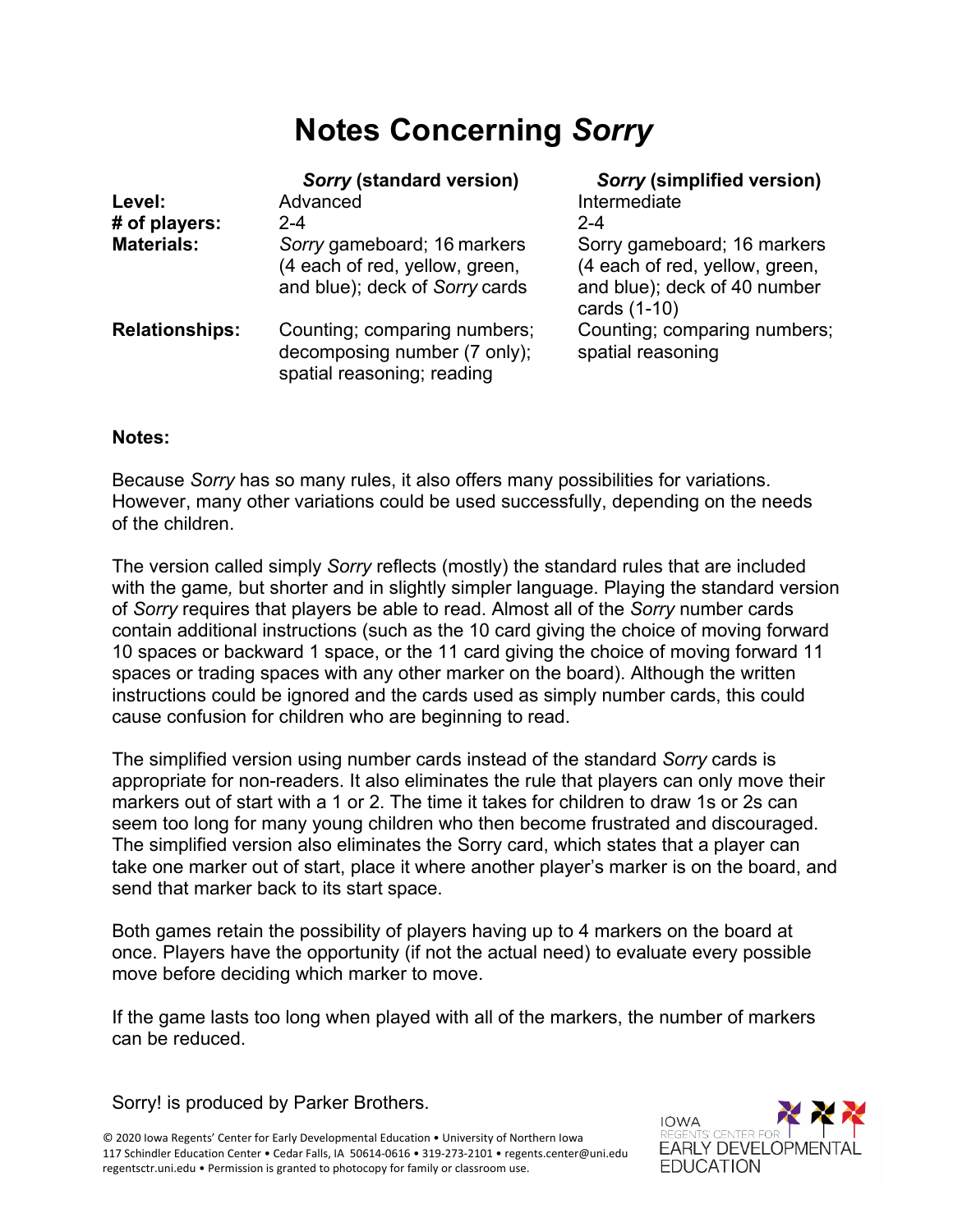# **Sorry!** (2-4 players)

**Materials:** *Sorry!* Game board; 16 markers (4 each of red, yellow, green, and blue); *Sorry*! cards

**Objective:** To be the first player to move all of your markers around the board and into your home spaces.

## **To play:**

- 1. Players decide which color they will use. Players place their 4 markers inthe START space that is the same color as their markers.
- 2. Players decide who will be the shuffler. The shuffler shuffles the cards and places them face down in the middle of the board. This is called theSTACK.
- 3. Players decide who will go first.
- 4. Players take turns drawing the top card from the STACK, moving any one of their markers that has been released from START as the card says, and then placing the card, face up, in the DISCARD pile in the center across from the STACK. If players use all of the cards in the STACK, the shuffler shuffles the cards in the DISCARD pile and places them face down in the STACK.
- 5. Markers can only move around the board if they have first been released from START. Markers can leave START only with a 1 or 2 card or a Sorry card.
- 6. If a player lands on a space that is already occupied, the marker that was there first is sent back to its START space.
- 7. If a player's marker lands on a triangle (SLIDE) space that is not the samecolor as the marker, the marker can slide to the circle at the end of the slide. If any other players' markers are on any of the slide spaces, those markers are sent back to their START.
- 8. Once markers are in their SAFETY ZONE, they cannot be sent back to START or exchange places with another marker. Markers must move into HOME with an exact number. For example, if a marker is on the space closest to HOME, it can only move into HOME with a 1 card.
- 9. The first player to get all of his or her markers into HOME is the winner.